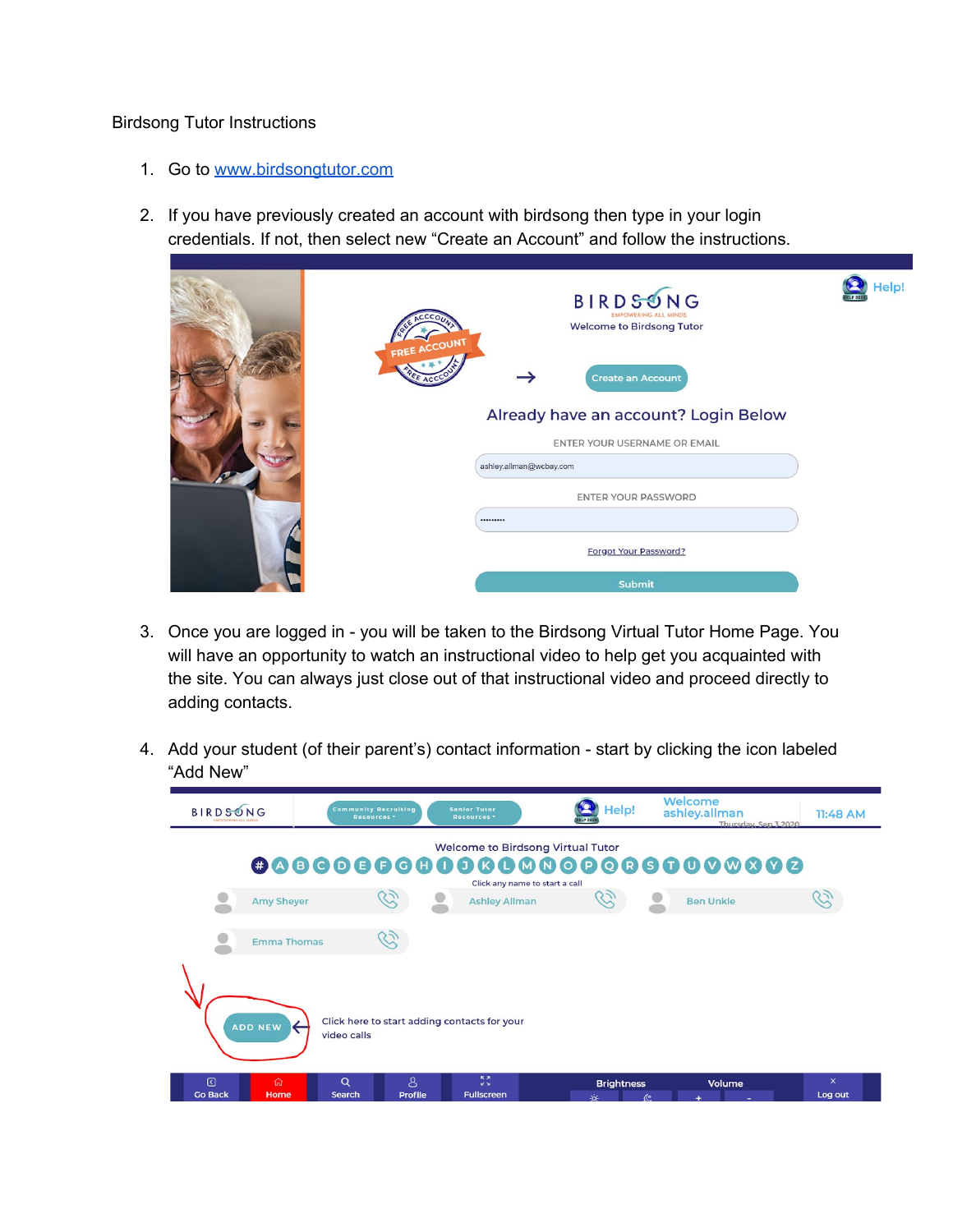5. Start adding contacts - Be sure to add a 1 before the area code. Type in person's name, phone number (cannot be a landline) and email address.



6. Hit save and then your contact will appear on the main home screen. Select that person's name and select "Click to call"